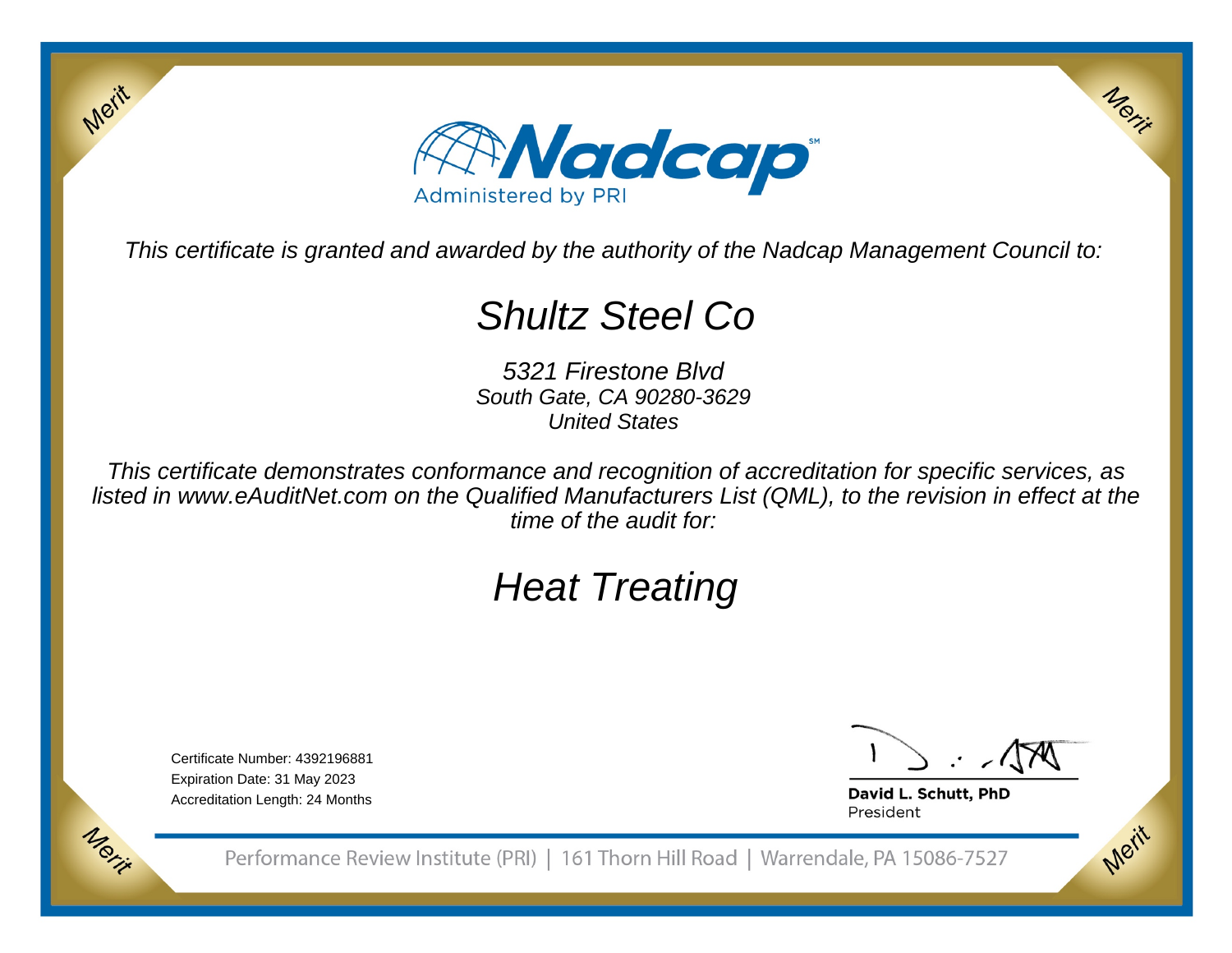

#### **SCOPE OF ACCREDITATION**

#### **Heat Treating**

**Shultz Steel Co** 5321 Firestone Blvd South Gate, CA 90280-3629

This certificate expiration is updated based on periodic audits. The current expiration date and scope of accreditation are listed at: www.eAuditNet.com - Online QML (Qualified Manufacturer Listing).

In recognition of the successful completion of the PRI evaluation process, accreditation is granted to this facility to perform the following:

## **AC7102 Rev J - Nadcap Audit Criteria for Heat Treating Baseline (AC7102/S and AC7102/8 must also be selected) (to be used on audits on/after 3 December 2017)**

Aluminum Alloys – AC7102/2 must also be selected Nickel and Cobalt Alloys– Customer Specs Stainless Steels, Austenitic – Industry Specs – Check any applicable boxes Stainless Steels, Austenitic– Customer Specs Stainless Steels, Precipitation Hardening – Customer Specs Stainless Steels, Precipitation Hardening – Industry Specs – Check any applicable boxes Steels – Customer Specs Steels – Industry Specs – Check any applicable boxes Industry Spec – Other Titanium Alloys – Customer Specs Titanium Alloys – Industry Specs – Check any applicable boxes Industry Spec – Other

## **AC7102S Rev J - Nadcap Supplemental Audit Criteria for Heat Treating (to be used on audits on'after 31 May 2020)**

U11 The Boeing Company U14 SAFRAN Group U3 Rolls–Royce

# **AC7102/2 Rev D - Nadcap Audit Criteria for Aluminum Heat Treating (to be used on audits on/after 2 September, 2018)**

Aluminum Alloys – Customer Specs Aluminum Alloys – Industry Specs – Check any applicable boxes

## **AC7102/5 Rev E - Nadcap Audit Criteria for Heat Treating - Hardness and/or Conductivity Testing (to be used on on/after 5 May 2019)**

Conductivity – Customer Specs t-frm-0004 29-May-20